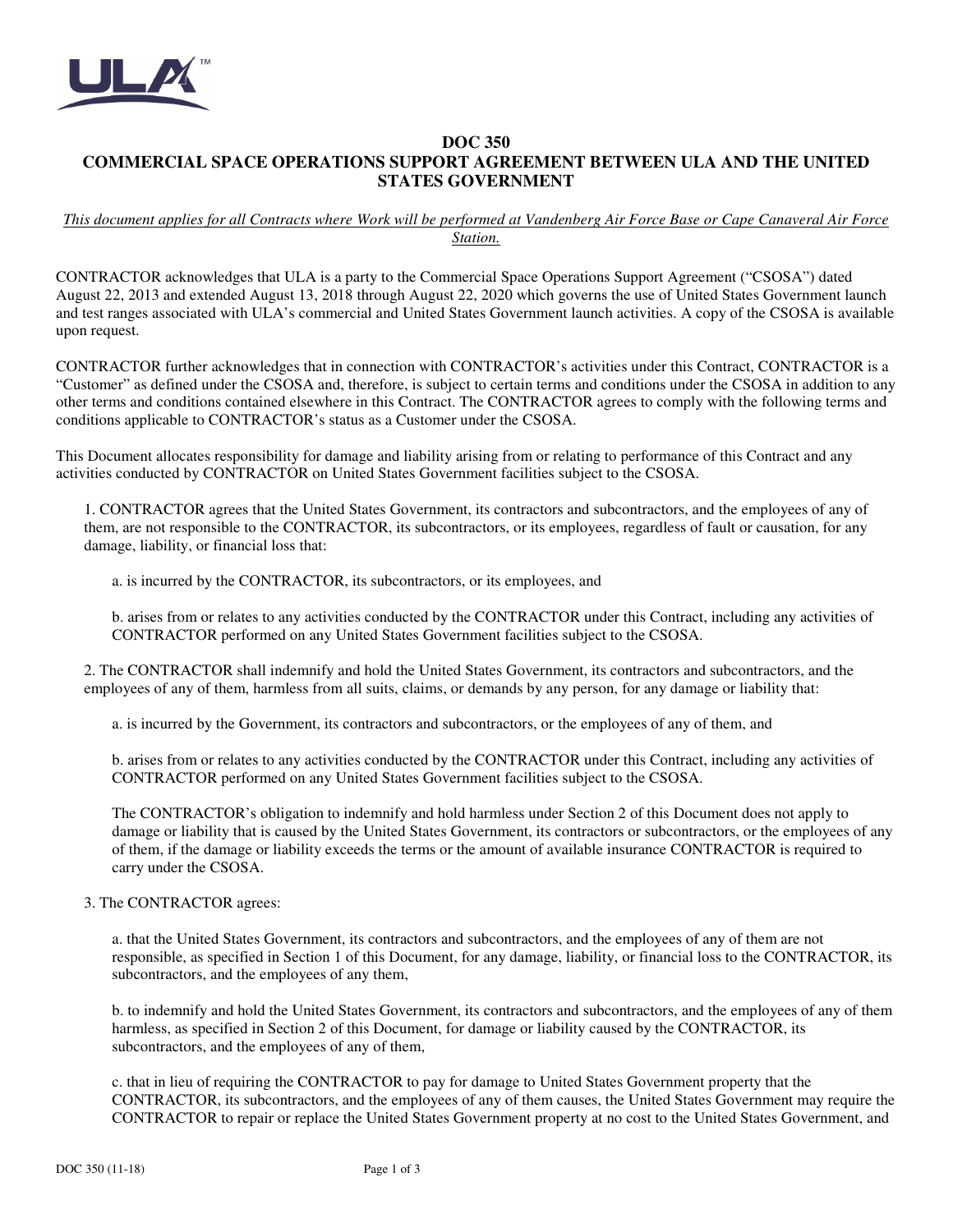d. that CONTRACTOR recognizes the United States Government contractors and subcontractors as third party beneficiaries of any agreements between ULA and CONTRACTOR for the imposition of terms upon CONTRACTOR relating to compliance with the CSOSA.

4. The CONTRACTOR, at no cost to the United States Government, shall obtain, or cause to be obtained, insurance with terms, amounts, and exclusions or policy limitations acceptable to ULA to protect the United States Government, its contractors and subcontractors, and the employees of any of them, from the damage or liability for which the CONTRACTOR is liable or agrees to indemnify and hold the United States Government, its contractors and subcontractors, or the employees of any of them, harmless under this Contract.

5. In addition to being subject to the insurance requirements of this Contract, the CONTRACTOR is subject to established or general United States Government liability insurance requirements with respect to access to and use of United States Government property or United States Government contractor or subcontractor property. These requirements include, but are not limited to, obtaining and maintaining insurance, at no cost to the United States Government, of at least the types and in the minimum amounts set forth in the ULA general provisions DOC and Comprehensive Automobile Liability (bodily injury: \$200,000 per person and \$500,000 per accident; and \$20,000 property damage).

6. CONTRACTOR shall provide to ULA:

a. a copy of each certificate of insurance required by this Contract; and

b. any performance bond(s) required by the United States Government for CONTRACTOR's activities conducted on any United States Government facilities covered under the CSOSA.

c. CONTRACTOR shall provide to ULA each document described in Section 6 of this Document, within 14 calendar days prior to commencement of the activity to which the document relates. On an annual basis, a copy of all policy exclusions or limitations currently applicable to CONTRACTOR's insurance policies, required under this Contract, shall be provided to ULA.

d. CONTRACTOR shall also allow ULA or the United States Government to review any insurance policy, required to be maintained by CONTRACTOR under the terms of this Contract, within a reasonable period of time after receipt of ULA's written request.

7.

a. The United States Government shall be an additional insured under each insurance policy required of the CONTRACTOR for United States Government protection under this Contract. (This requirement does not extend to workers' compensation.) CONTRACTOR agrees that all proceeds of insurance required for United States Government protection and obtained by or under the control of the CONTRACTOR shall first be applied to satisfy CONTRACTOR's obligations to the United States Government under this Contract.

b. Each insurance policy referred to in Section 5 of this Document shall renounce all rights of subrogation against the Government, except for:

(1) any damage, liability, or financial loss incurred by the CONTRACTOR, its subcontractors, or its employees, caused by intentional misconduct on the part of United States Government managerial personnel, or

(2) any damage or liability incurred by the United States Government, its contractors and subcontractors, or the employees of any of them, caused by intentional misconduct on the part of United States Government managerial personnel.

c. Any right of subrogation against United States Government contractors or subcontractors or their employees shall not limit the obligation of the CONTRACTOR to indemnify and hold harmless the United States Government and its employees. Further, any right of subrogation against United States Government contractors or subcontractors is limited to any insurance that they carry, unless the damage or liability is caused by intentional misconduct on the part of CONTRACTOR's or its subcontractor's managerial personnel.

8. With respect to each of the insurance policies required of the CONTRACTOR, CONTRACTOR shall require its insurer to provide ULA (a) written notice at least 30 calendar days before cancellation or a material change in policy coverage and (b) copies of any policy modifications as they occur, if requested by ULA.

9. The extent of CONTRACTOR's responsibility under this Contract for damage or liability shall not be reduced or eliminated by amounts which are within the deductible amounts of CONTRACTOR's insurance policies. Damage or liability for which the